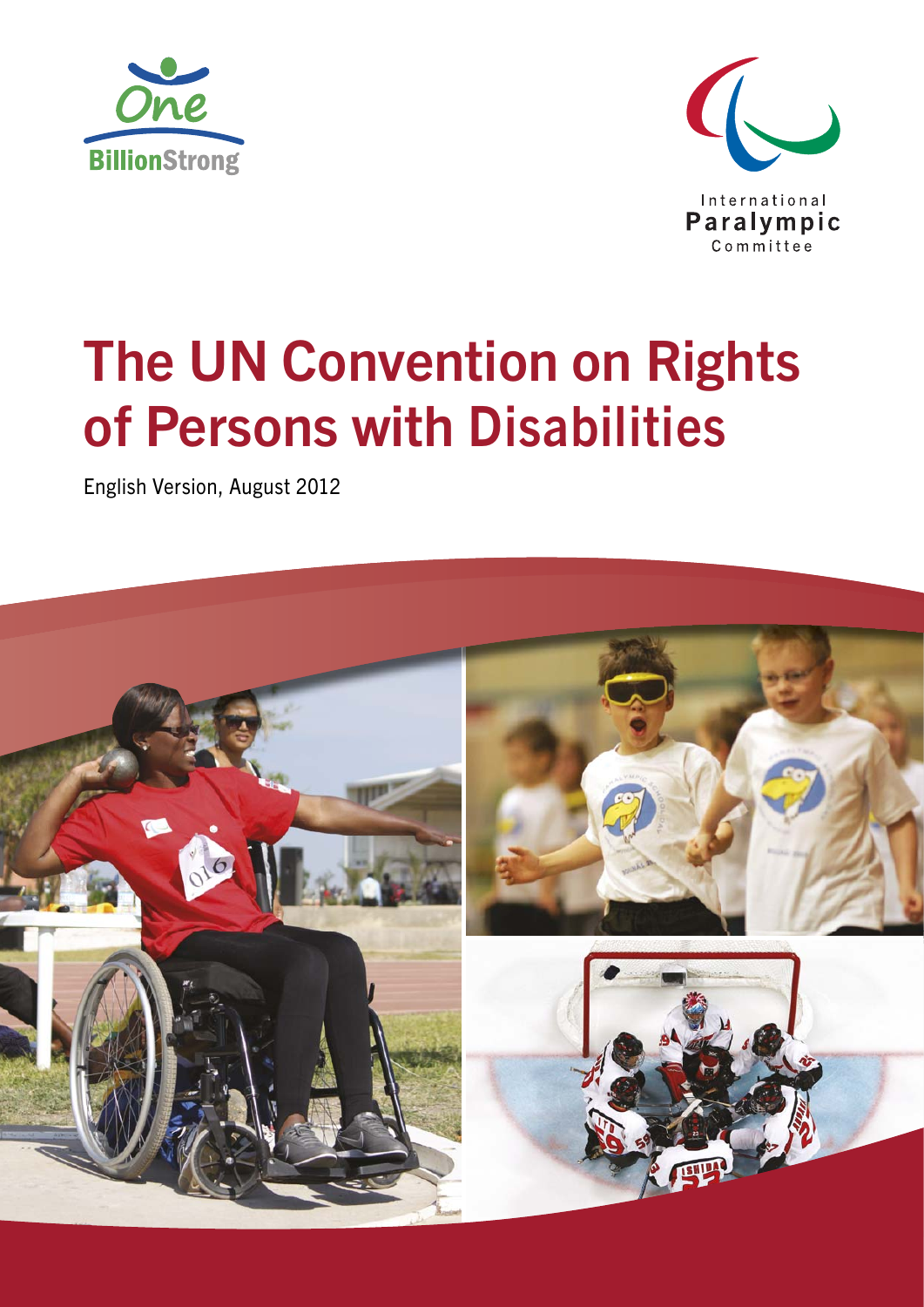

#### Foreword

by Professor Emeritus Ron McCallum AO **Chair** United Nations Committee on the Rights of Persons with Disabilities

The purpose of this booklet is to explain, especially to athletes competing at the London 2012 Paralympic Games and their coaches, families, supporters and friends, the reach and scope of the United Nations Convention on the Rights of Persons with Disabilities.

Paralympic athletes, through their living experiences of being persons with disabilities, have overcome huge hurdles to participate in these 2012 Paralympic Games. You are torch bearers for us all, and it is my hope that you will be torch bearers for this Convention.

The Convention upholds and safeguards the inherent dignity of all persons with disabilities. It protects the human rights and fundamental freedoms of all persons with disabilities and is binding upon those countries which have ratified it.

It is one of the ten United Nations Human Rights Conventions. Each of these conventions has an elected committee, which is known as a treaty body, whose primary function is to monitor the implementation of its convention.

As the Chair of this Convention's treaty body, I am aware what a difference the Convention is already making in the lives of we persons with disabilities. The fulfilment of human rights and fundamental freedoms is essential for the attainment of full human dignity by all persons with disabilities, and I urge you to take the time to examine their breadth and scope by reading through this booklet and the Convention.

It is my hope that every nation will ratify the Convention and, by doing so, agree to be bound by it. If your country has not yet ratified the Convention, please urge your government to do so as soon as possible.

May I take this opportunity to congratulate the athletes of the 2012 London Paralympics. You are examples, not solely to we persons with disabilities, but to all persons of good will in our world.

Professor Emeritus Ron McCallum AO Sydney, Australia June 2012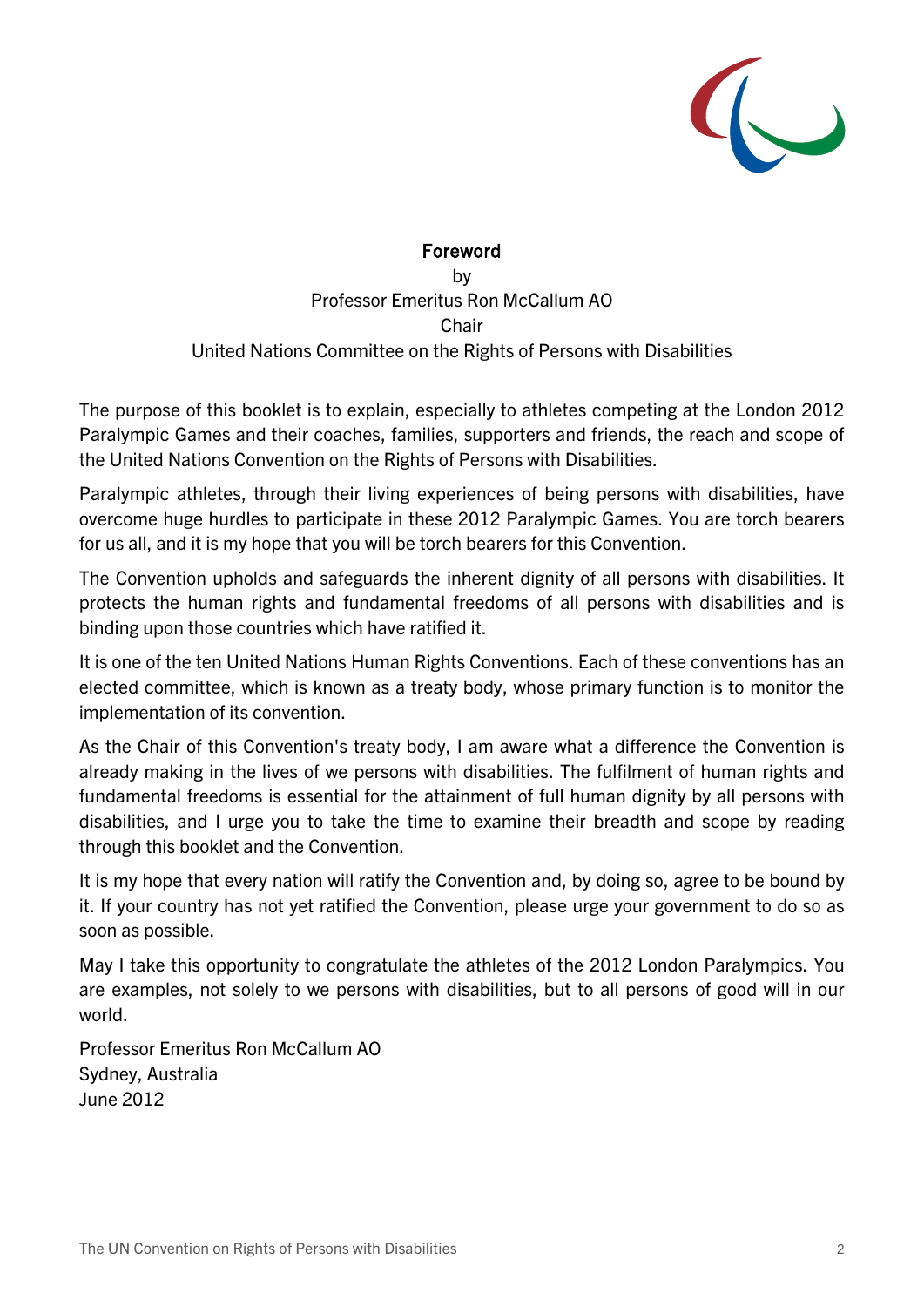

## The Purpose of the Convention

## What is the purpose of the United Nations Convention on the Rights of Persons with Disabilities?

Article 1 of the Convention sets out its purpose, which is "to promote, protect and ensure the full and equal enjoyment of all human rights and fundamental freedoms by all persons with disabilities, and to promote respect for their inherent dignity."

The Convention is a human rights treaty designed to protect the human rights and inherent dignity of persons with disabilities. It is needed because so many of us around the world are unable to fully enjoy all of the human rights which most able-bodied persons take for granted.

The Convention came into force on 3 May 2008, and already 112 nations have ratified it, which means they have agreed to be bound by its provisions.

## The Convention and Disabilities

#### What persons are covered by the Convention?

The Convention protects all persons with disabilities, who are defined in Article 1 as including " ... those who have long-term physical, mental, intellectual or sensory impairments which in interaction with various barriers may hinder their full and effective participation in society on an equal basis with others."

This broad definition adopts what is known as the social model of disability. It recognises that disability is an evolving concept, and that we are often prevented from exercising all of our human rights and fundamental freedoms by barriers of attitude and environment which have been placed in our way. In other words, the Convention seeks to alter social attitudes by ensuring that governments, individuals and organisations recognise that we have the same human rights and fundamental freedoms as all other persons.

Article 8 of the Convention takes the social model further by obliging countries to adopt measures to raise awareness of the rights of persons with disabilities to combat "stereotypes, harmful practices and prejudices."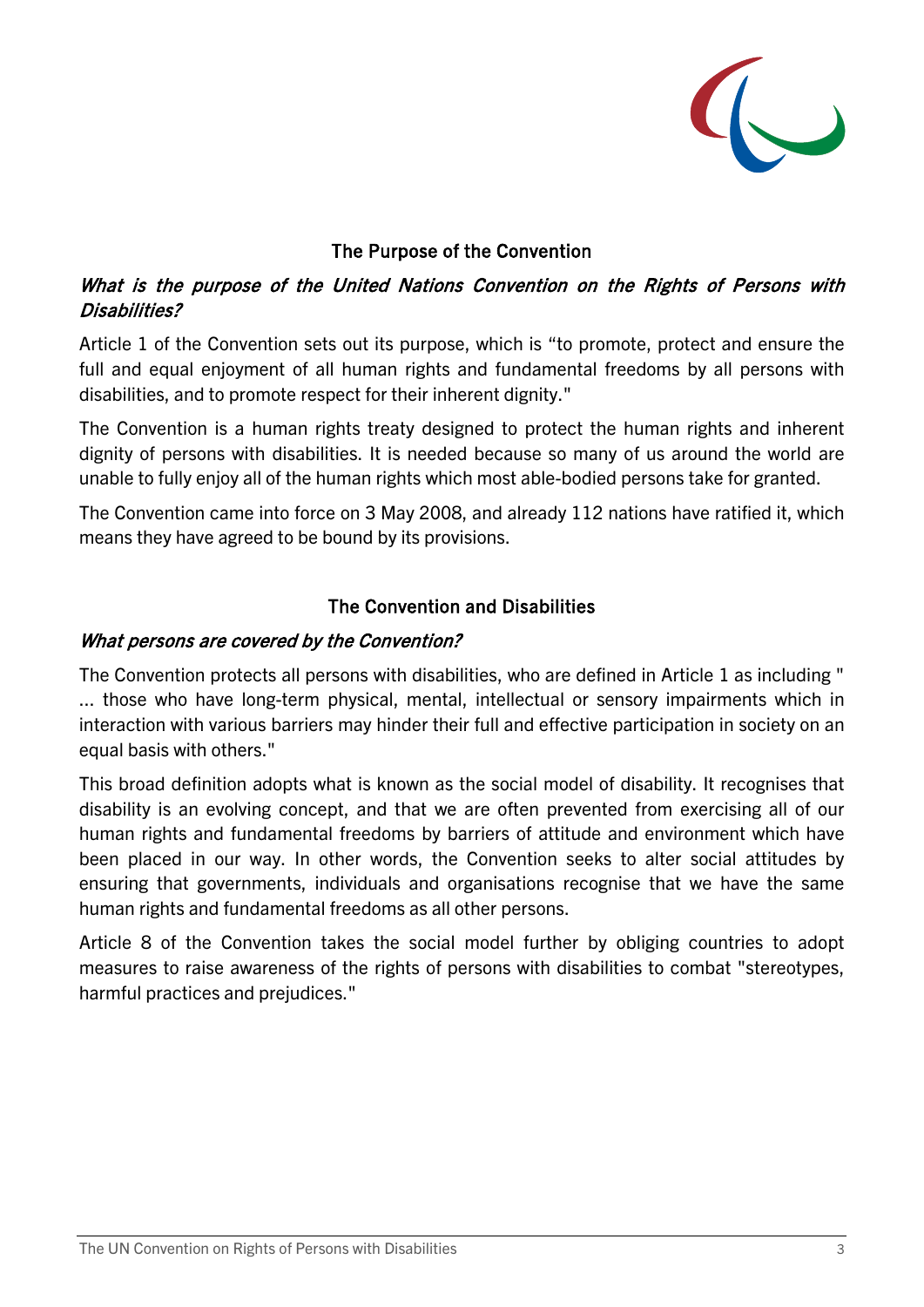

## Persons with Disabilities in our World

#### How many persons in our world are persons with disabilities?

According to the 2011 *World Report on Disability* by the World Health Organisation and the World Bank, about 15% of the world's population will experience a disability at some time in their lives. This means that approximately one billion persons around the world are already, or will become, persons with disabilities. In other words, we are one billion strong.

The *World Report on Disability* also estimates that 3.8% of the world's population, around 195 million persons, have significant disabilities.

Most persons with disabilities live in developing nations, and are among the poorest persons in the world. In other words, there is a connection between disability and poverty.

Therefore, by protecting persons with disabilities, the Convention plays a role in protecting some of the most vulnerable people in the world by ensuring their economic, social and political rights.

### The Principles of the Convention

#### What principles underpin the Convention?

Article 3 sets out the eight principles of the Convention. Briefly, these principles are:

- Respect for inherent dignity and individual autonomy;
- Non-discrimination:
- **Full and effective participation and inclusion in society;**
- Respect for difference;
- **Equality of opportunity;**
- **Accessibility;**
- **Equality between men and women; and**
- Respect for the evolving capacities of children.

The principles require governments, individuals and organisations to treat all persons with disabilities with respect for their inherent dignity, and to ensure that their disabilities do not restrict their full participation in society.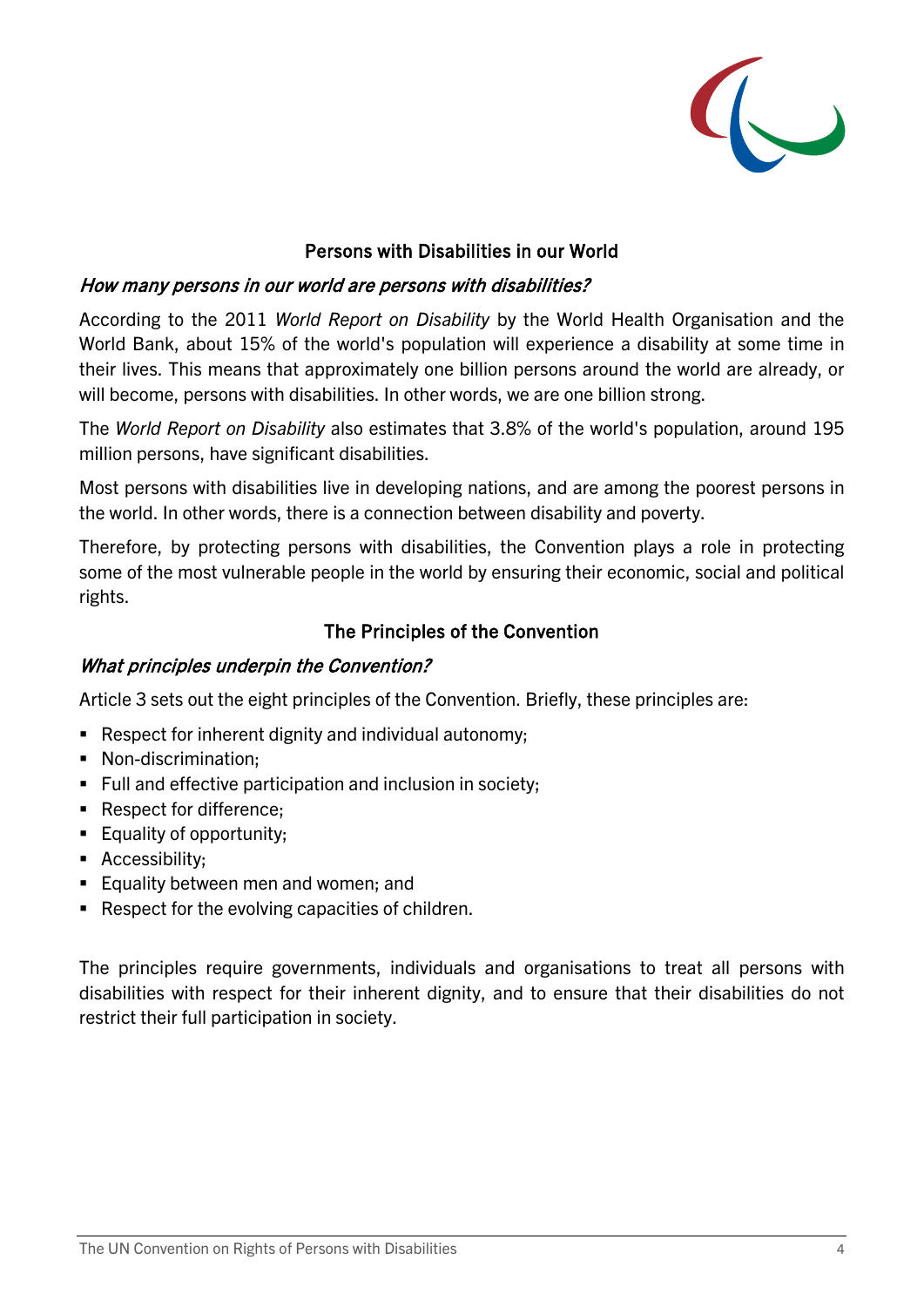

## The Convention and Discrimination

#### What does the Convention say about discrimination against persons with disabilities?

The Convention requires countries to prohibit discrimination against persons with disabilities. This type of discrimination is defined in Article 2 as " ... any distinction, exclusion or restriction on the basis of disability which has the purpose or effect of impairing or nullifying the recognition, enjoyment or exercise, on an equal basis with others, of all human rights and fundamental freedoms in the political, economic, social, cultural, civil or any other field."

It is important to recognise that discrimination against persons with disabilities can occur where persons are treated equally. This is because, by not taking into account a person's disability, equal treatment with others may have the effect of impairing or nullifying that person's enjoyment of a human right.

To promote equality and eliminate discrimination countries are required to take steps to ensure the provision of "reasonable accommodation" which is defined in Article 2 as, " ... necessary and appropriate modification and adjustments not imposing a disproportionate or undue burden, where needed in a particular case, to ensure to persons with disabilities the enjoyment or exercise on an equal basis with others of all human rights and fundamental freedoms."

For example, someone who is totally blind may use computer-based adaptive technology with synthetic speech to read material on a computer. Appropriate reasonable accommodation by an employer would be to assist that person to obtain this technology so they can perform the job. Another example of reasonable accommodation would be enabling wheelchair access to a workplace.

Article 5 of the Convention allows countries to establish specific measures and programs to accelerate or achieve de facto equality of persons with disabilities. In other words, measures and programs designed to give us the same level of equality as other persons are permitted under the Convention and are not considered to be discrimination. This measure is important because it enables governments to assist persons with disabilities to lead fulfilled lives in the community.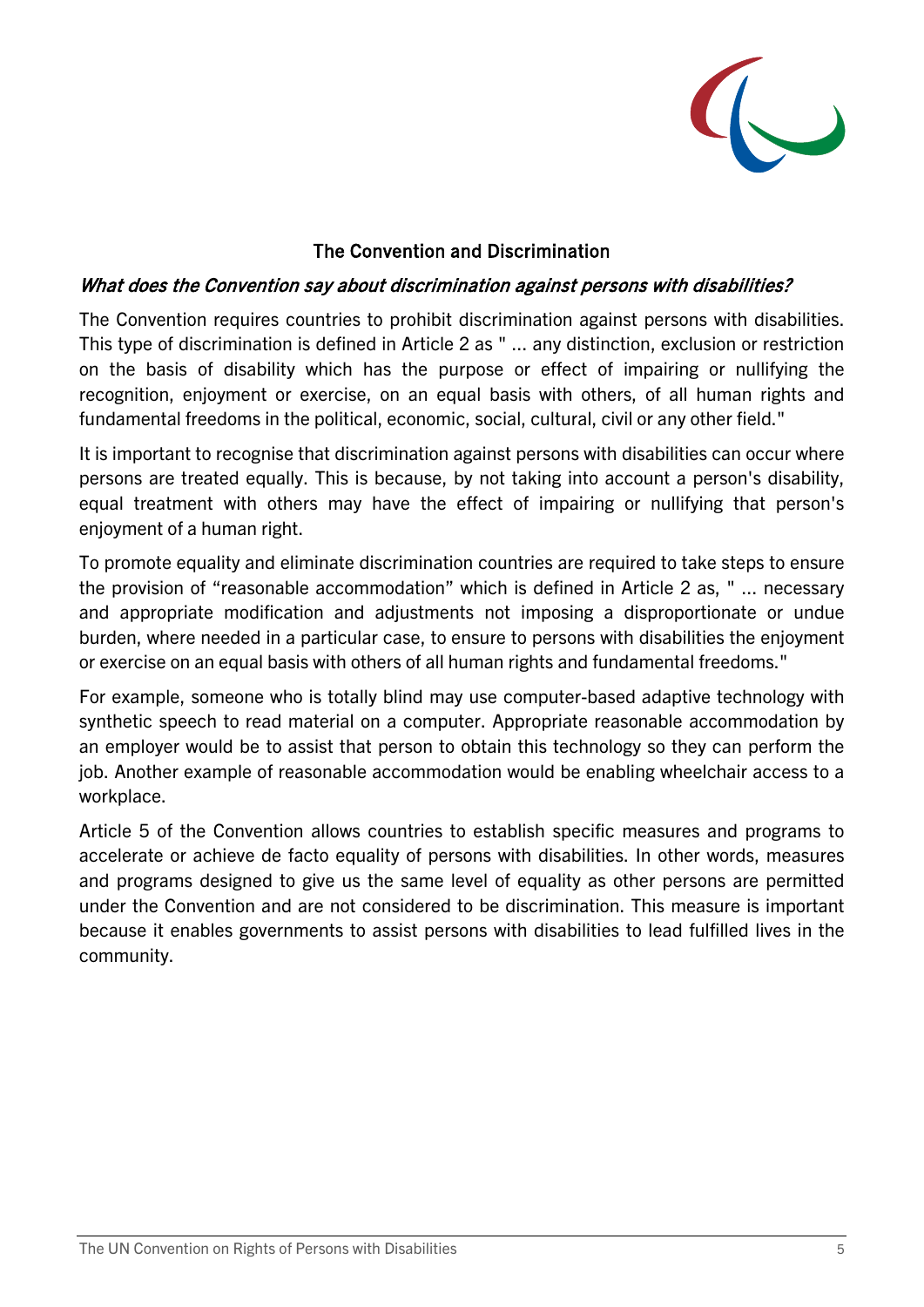

## The Convention and the Special Needs of Women and Children

#### What does the Convention say about the special needs of women and children?

Article 6 of the Convention recognises that women and girls are subject to multiple forms of discrimination, and it requires countries to take measures to ensure that women and girls obtain and enjoy all of the same human rights and fundamental freedoms as all other persons.

Article 7 of the Convention obliges countries to take measures to ensure that children with disabilities fully enjoy all human rights and fundamental freedoms on an equal basis with other children.

The Convention also obliges countries to take steps to ensure that children " ... have the right to express their views freely on all matters affecting them, their views being given due weight in accordance with their age and maturity, on an equal basis with other children, and to be provided with disability and age-appropriate assistance to realise that right."

### The Convention and Accessibility

#### What does the Convention say about accessibility?

Persons with disabilities often lack access to buildings, to transport and to information. If we can't access transport, for example, we will find it impossible to go to school and to obtain employment. Accessibility is one of the central themes of the Convention, and is dealt with in some detail because of its importance.

Article 9 of the Convention requires countries to adopt measures " ... to ensure to persons with disabilities access, on an equal basis with others, to the physical environment, to transportation, to information and communications, including information and communications technologies and systems, and to other facilities and services open or provided to the public, both in urban and in rural areas." Put briefly, as well as requiring countries to take measures to ensure access, they are also obliged to adopt appropriate standards and guidelines relating to building, to transportation and to the provision of information in accessible formats.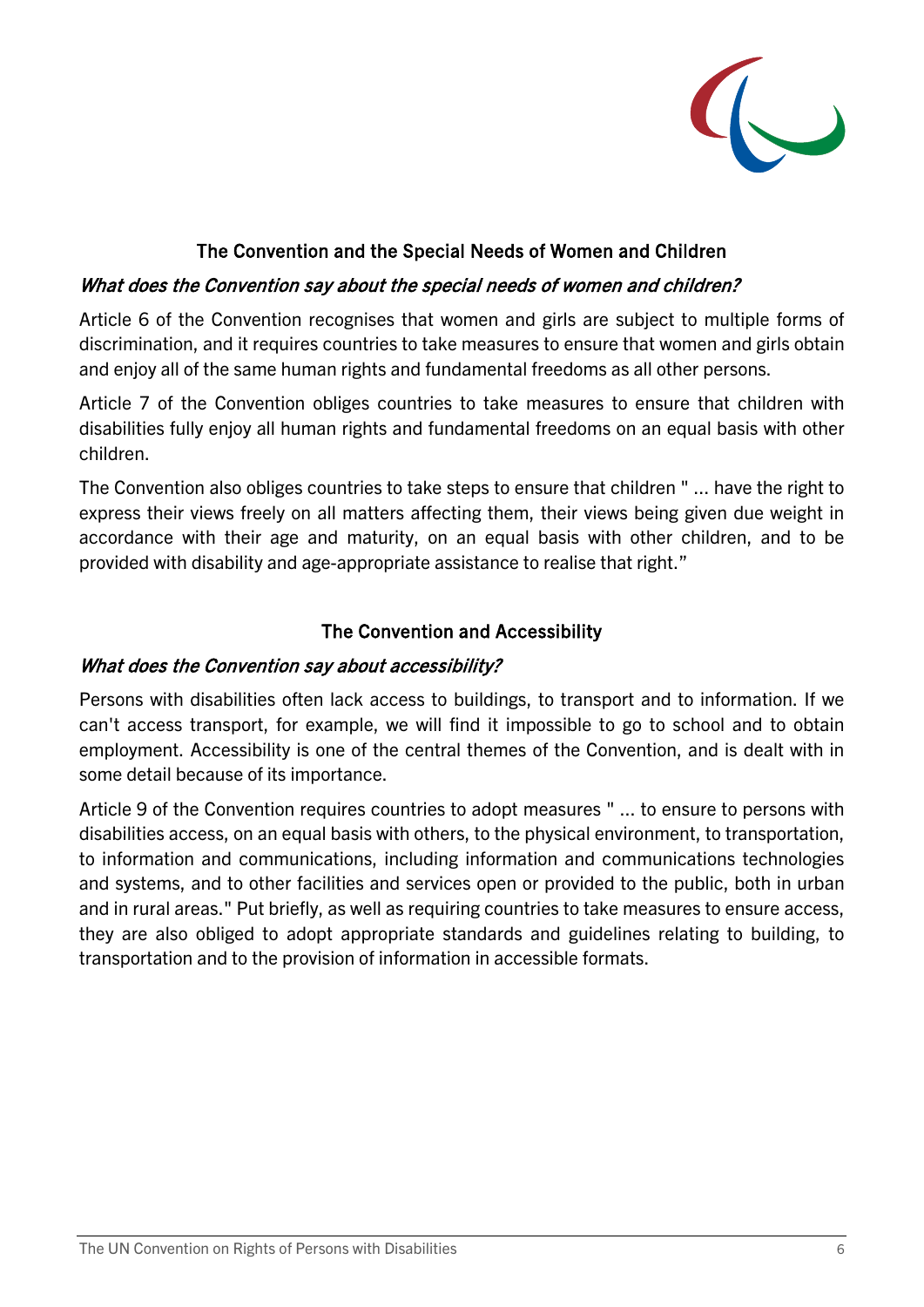

## The Convention and Cultural Rights

### What does the Convention say about cultural rights?

Cultural activities are central to the lives of all persons, and the Convention guarantees appropriate access to cultural places, materials and programs.

Paragraph 1 of Article 30 guarantees us the right to take part in cultural life on an equal basis with others. Countries are obliged to take appropriate measures to ensure we have access to cultural materials like libraries, to places of culture and entertainment like art galleries and concert halls, and to television programs. This type of access can be assured through the use of audio description, captioning and sign language.

## The Convention, Recreation, Leisure and Sport

#### What does the Convention say about recreation, leisure and sport?

Participation in sport has proven to be one of the key ways in which persons with disabilities can demonstrate their place in the world. As we see at these London 2012 Paralympic Games, disabilities do not hold back or restrict athletes.

It is essential to grant access to sporting, recreational and leisure facilities and activities for all persons with disabilities. Paragraph 5 of Article 30 obliges countries to take appropriate measures to " ... encourage and promote the participation, to the fullest extent possible, of persons with disabilities in mainstream sporting activities at all levels" and " ... ensure that persons with disabilities have an opportunity to organise, develop and participate in disabilityspecific sporting and recreational activities and, to this end, encourage the provision, on an equal basis with others, of appropriate instruction, training and resources."

This also covers access to recreational and tourist facilities, which is important because we persons with disabilities can be great travellers who wish to discover the wonders of our world for ourselves.

## The Convention and Human Rights and Fundamental Freedoms

#### What human rights and fundamental freedoms are guaranteed by the convention?

The Convention guarantees us all of the same human rights and fundamental freedoms which most persons take for granted. Articles 10 to 29 of the Convention list these in some detail, ranging across the full spectrum of civil, political, social and economic rights and freedoms. These rights and freedoms are set out in the Convention and must be read in conjunction with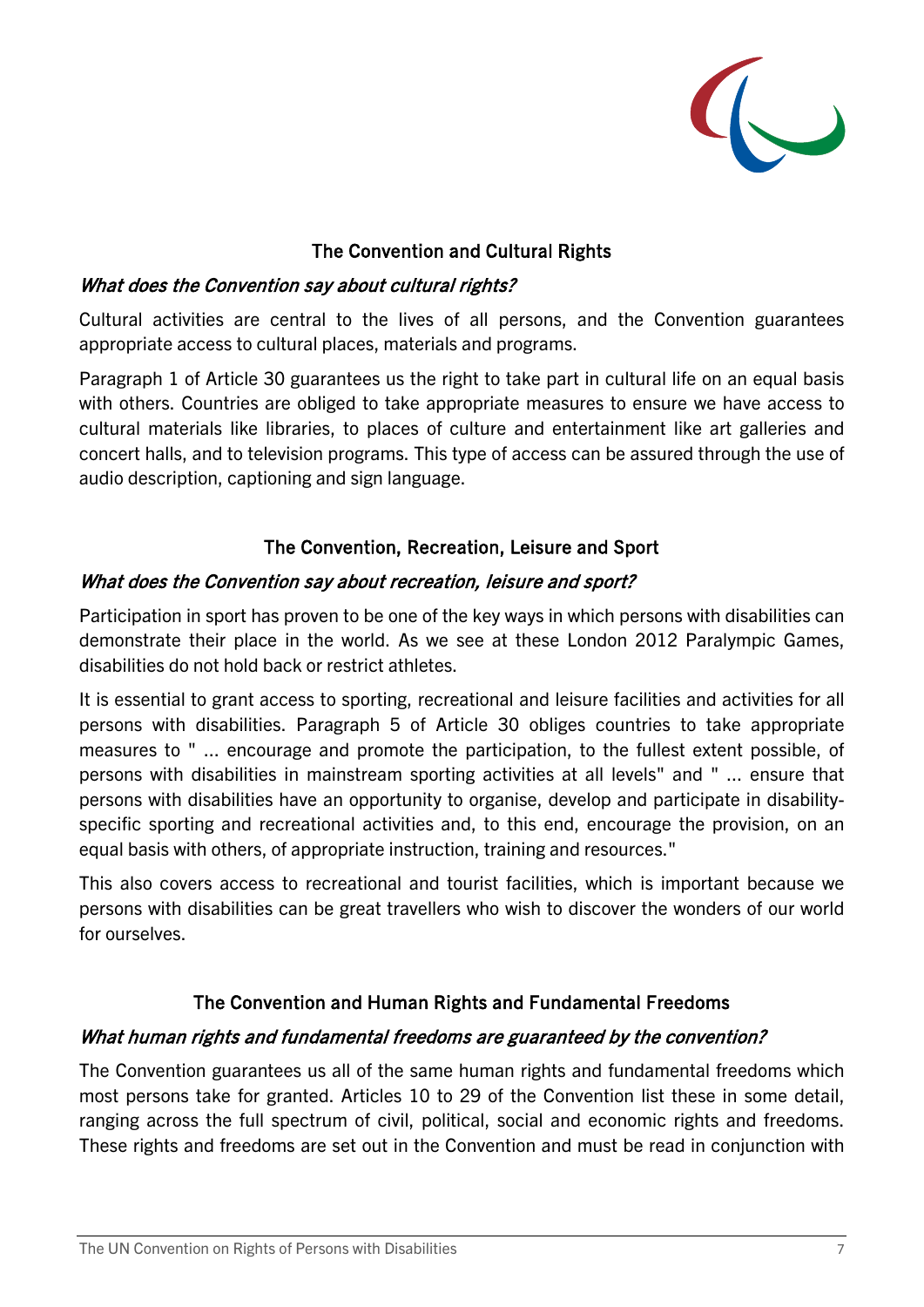

the eight principles of the Convention and with its provisions prohibiting discrimination.

The rights and freedoms are:

- $\blacksquare$  The right to life;
- Equal recognition before the law;
- Full legal capacity including the right to own and inherit property and access to credit;
- Full access to justice, including access to the courts and to legal process;
- Liberty and security of the person;
- Freedom from torture or from cruel or degrading treatment or punishment, including medical experimentation;
- **Freedom from exploitation, violence or abuse;**
- The right to personal integrity;
- The right to liberty of movement, including the right to possess a nationality
- The right of all children to be registered at birth and to have a name;
- The right to live in the community and to live independently;
- Personal mobility including access to appropriate mobility aids and technology;
- Freedom of expression and opinion;
- The right to personal privacy;
- Respect for the home and for the family;
- The right to marry and to found a family;
- The equal right of children with disabilities to have a family life;
- The right to education and to obtain inclusive education with others in the community;
- The right to the enjoyment of the highest attainable standard of health without discrimination;
- **The provision of habilitation and rehabilitation services;**
- The right to work on an equal basis with others, including equal remuneration for work of equal value;
- **The right to an adequate standard of living; and**
- The right to participate in political and public life, including the right to vote.

The fulfilment of these rights and freedoms is essential for the attainment of full human dignity by all persons with disabilities.